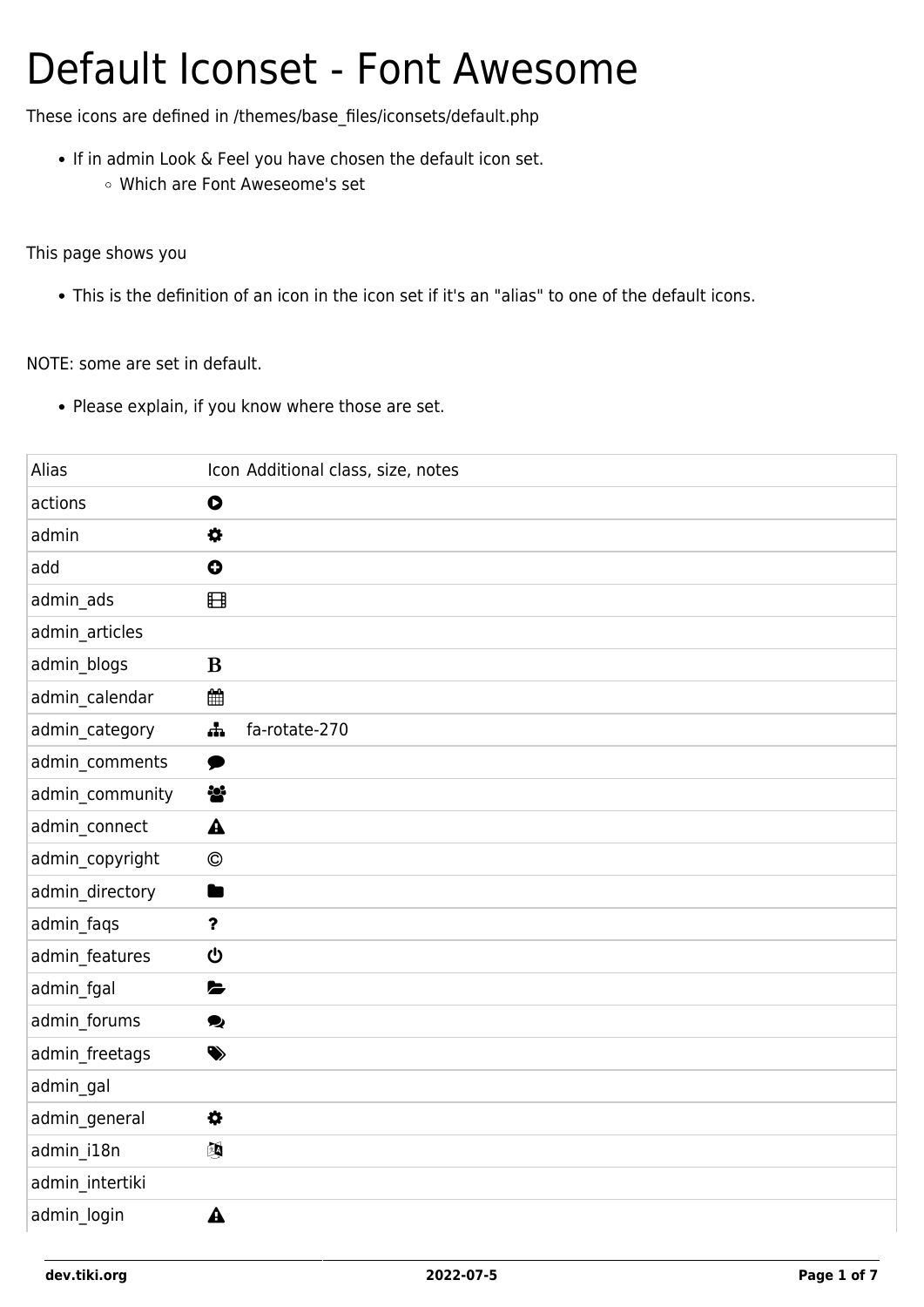| admin_look                      |                       |             |
|---------------------------------|-----------------------|-------------|
| admin_maps                      | $\pmb{\mathsf{Q}}$    |             |
| admin_messages                  | $\blacktriangleright$ |             |
| admin_metatags                  | $\bullet$             |             |
| admin_module                    | $\mathbf{Q}_0^0$      |             |
| admin_payment                   | ⊟                     |             |
| admin_performance               | $\blacktriangle$      |             |
| admin_polls                     | 름                     |             |
| admin_profiles                  | $\bf Q$               |             |
| admin_rating                    | Ø                     |             |
| admin_rss                       | <b>a</b>              |             |
| admin_score                     | т                     |             |
| admin_search                    | Q                     |             |
| admin_semantic                  |                       |             |
| admin_security                  | $\triangle$           |             |
| admin_sefurl                    | $\mathbf{\Theta}$     |             |
| admin_share                     | ⊰                     |             |
| admin_socialnetworks <b>ide</b> |                       |             |
| admin_stats                     |                       |             |
| admin_textarea                  |                       |             |
| admin_trackers                  | 을                     |             |
| admin_userfiles                 | $\bullet$             |             |
| admin_video                     | $\blacktriangle$      |             |
| admin_webmail                   | $\mathbf \Omega$      |             |
| admin_webservices               | $\bullet$             |             |
| admin_wiki                      |                       |             |
| admin_workspace                 | ⋤                     |             |
| admin_wysiwyg                   |                       |             |
| align-center                    | 호                     | in defaults |
| align-justify                   | ≡                     | in defaults |
| align-left                      | 들                     | in defaults |
| align-right                     | 亖                     | in defaults |
| anchor                          | ᡱ                     | in defaults |
| articles                        |                       |             |
| arrow-up                        | ↑                     | in defaults |
| attach                          | Ø.                    |             |
| audio                           |                       |             |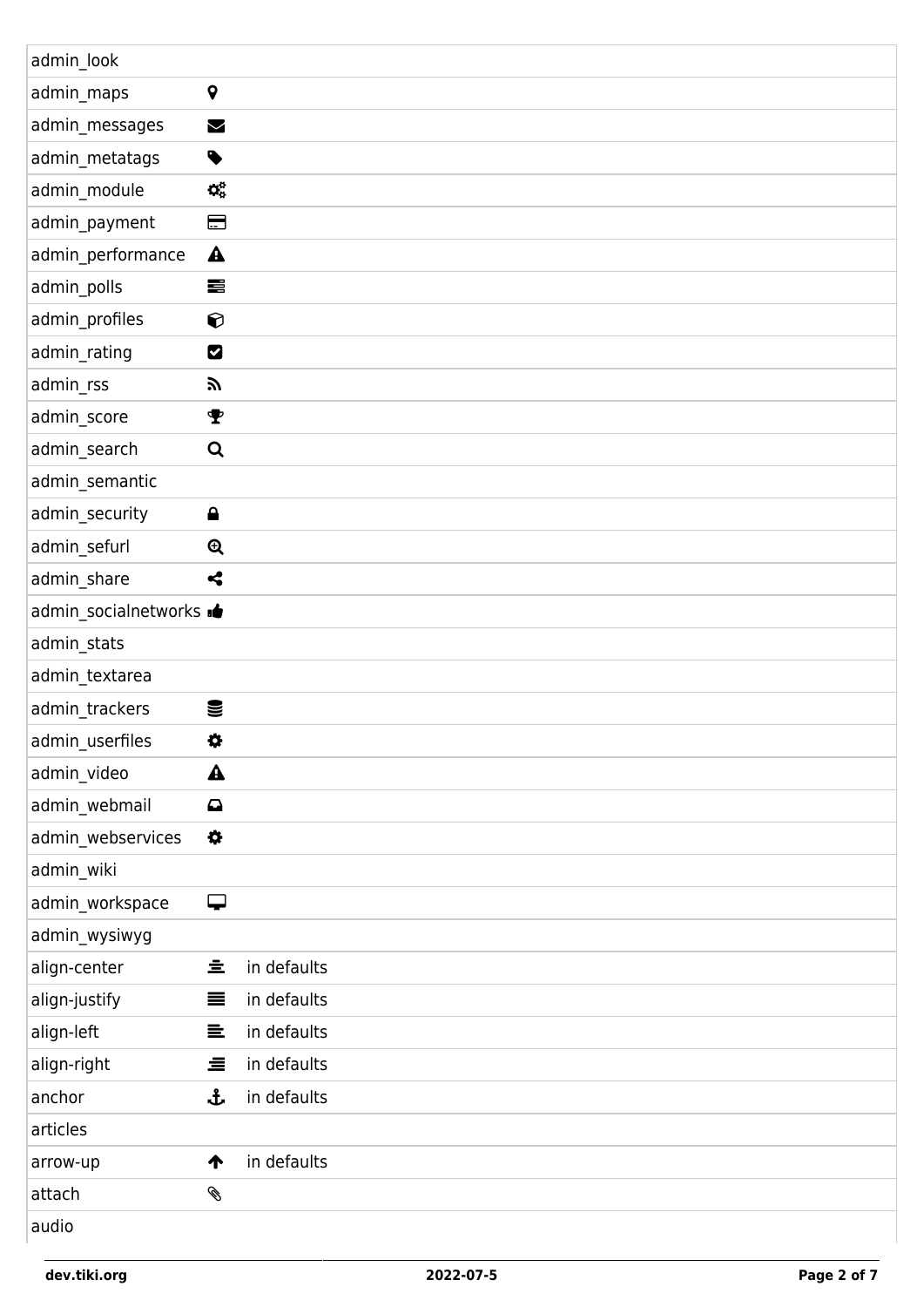| back             | $\leftarrow$             |             |
|------------------|--------------------------|-------------|
| background-color | ✔                        |             |
| backlink         | $\blacklozenge$          |             |
| backward         | $\blacktriangleleft$     | in defaults |
| backward_step    | $\blacksquare$           |             |
| ban              | Ø                        | in defaults |
| book             | Ø                        | in defaults |
| box              | ⊟                        |             |
| caret-left       | $\blacktriangleleft$     | in defaults |
| caret-right      | ▶                        | in defaults |
| cart             | $\blacksquare$           |             |
| chart            |                          |             |
| check            | Z                        |             |
| code             | $\langle/\rangle$        | in defaults |
| code_file        |                          |             |
| collapsed        | 0                        |             |
| columns          | $\hfill\Box$             | in defaults |
| comments         | $\bullet$                |             |
| compose          |                          |             |
| computer         | Q                        |             |
| contacts         | 상                        |             |
| content-template | Ľ                        |             |
| copy             |                          | in defaults |
| create           | $\ddot{\phantom{1}}$     |             |
| database         | €                        | in defaults |
| delete           | $\pmb{\times}$           |             |
| difference       | 응                        |             |
| disable          | 8                        |             |
| documentation    | Ø                        |             |
| down             |                          |             |
| edit             |                          | in defaults |
| education        | $\blacktriangleright$    |             |
| envelope         | M                        |             |
| erase            | $\overline{\mathscr{F}}$ |             |
| error            | $\bullet$                |             |
| excel            |                          |             |
| expanded         | 8                        |             |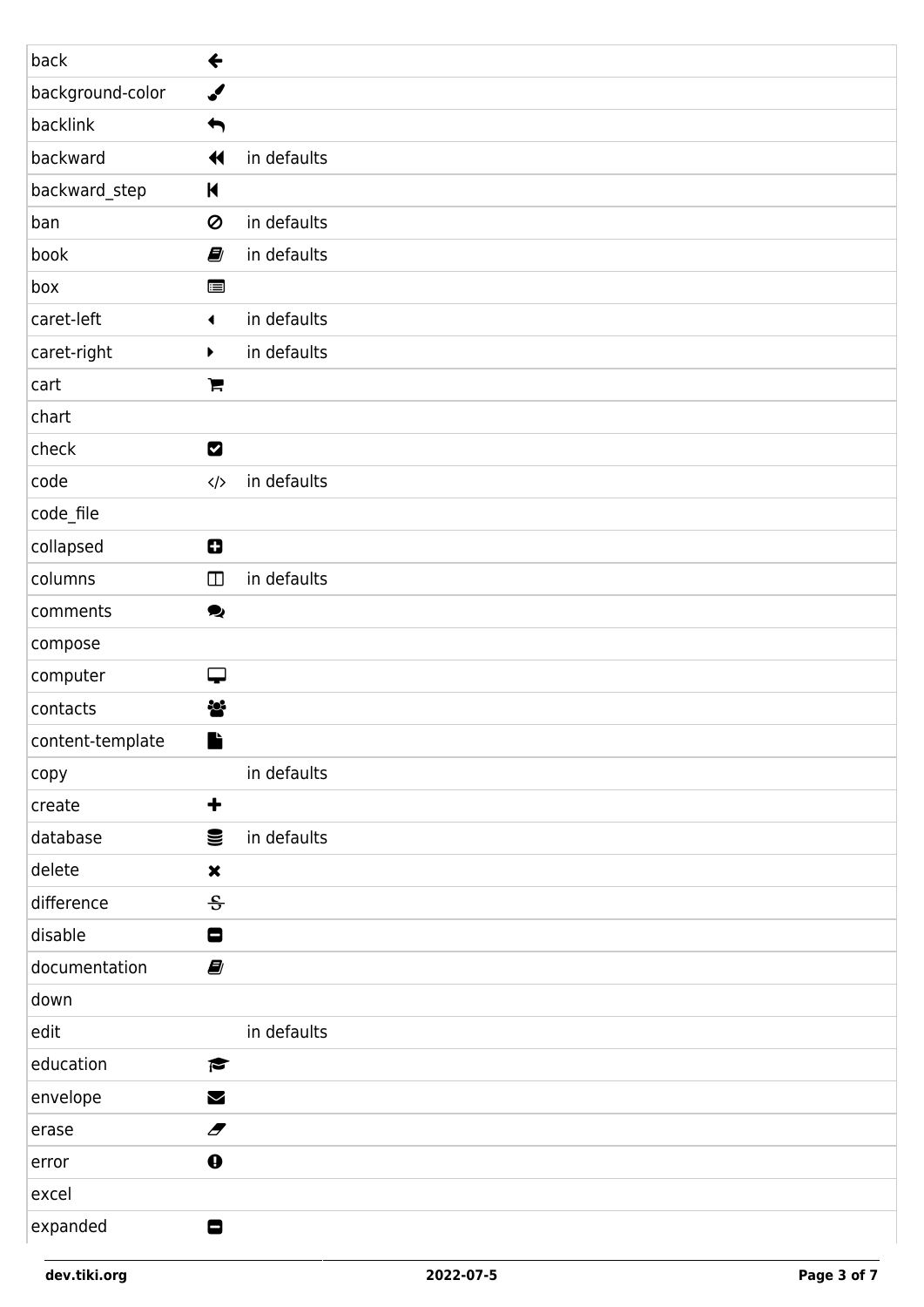| export            | $\frac{1}{2}$          |                                                                                                |
|-------------------|------------------------|------------------------------------------------------------------------------------------------|
| facebook          | f                      | in defaults                                                                                    |
| file              | L                      |                                                                                                |
| file-archive      | œ                      |                                                                                                |
| file-archive-open | $\blacktriangleright$  |                                                                                                |
| filter            | T                      | in defaults                                                                                    |
| flag              | $\blacksquare$         | in defaults                                                                                    |
| floppy            |                        |                                                                                                |
| font-color        | $\mathbf{A}$           | class text-danger                                                                              |
| forward           | ▶                      | in defaults                                                                                    |
| forward_step      | $\blacktriangleright$  |                                                                                                |
| fullscreen        | X                      |                                                                                                |
| group             | ig.                    | in defaults                                                                                    |
| h1                | $\blacktriangle$       |                                                                                                |
| h2                | $\blacktriangle$       | 'size' => '.9'                                                                                 |
| h3                | $\blacktriangle$       | $'size' => '0'$                                                                                |
| help              | $\boldsymbol{\Theta}$  |                                                                                                |
| history           |                        |                                                                                                |
| history           |                        | in defaults                                                                                    |
| horizontal-rule   | -                      |                                                                                                |
| html              | 日                      |                                                                                                |
| image             |                        |                                                                                                |
| import            | 1                      |                                                                                                |
| indent            | 彊                      | in defaults                                                                                    |
| index             | $\mathbb{C}^{\bullet}$ |                                                                                                |
| information       | $\boldsymbol{\Theta}$  |                                                                                                |
| italic            | $\bm{I}$               | in defaults                                                                                    |
| keyboard          |                        |                                                                                                |
| link              | <b>SP</b>              | in defaults                                                                                    |
| link-external     | $\blacktriangle$       |                                                                                                |
| link-external-alt | $\blacktriangle$       |                                                                                                |
| list              | 這                      | in defaults                                                                                    |
| list-numbered     | $\frac{1}{3}$          |                                                                                                |
| lock              | $\triangle$            | in defaults NOTE: same fa icon used for admin_security, but not the same in other<br>icon sets |
| log               |                        |                                                                                                |
| login             | $\blacktriangle$       |                                                                                                |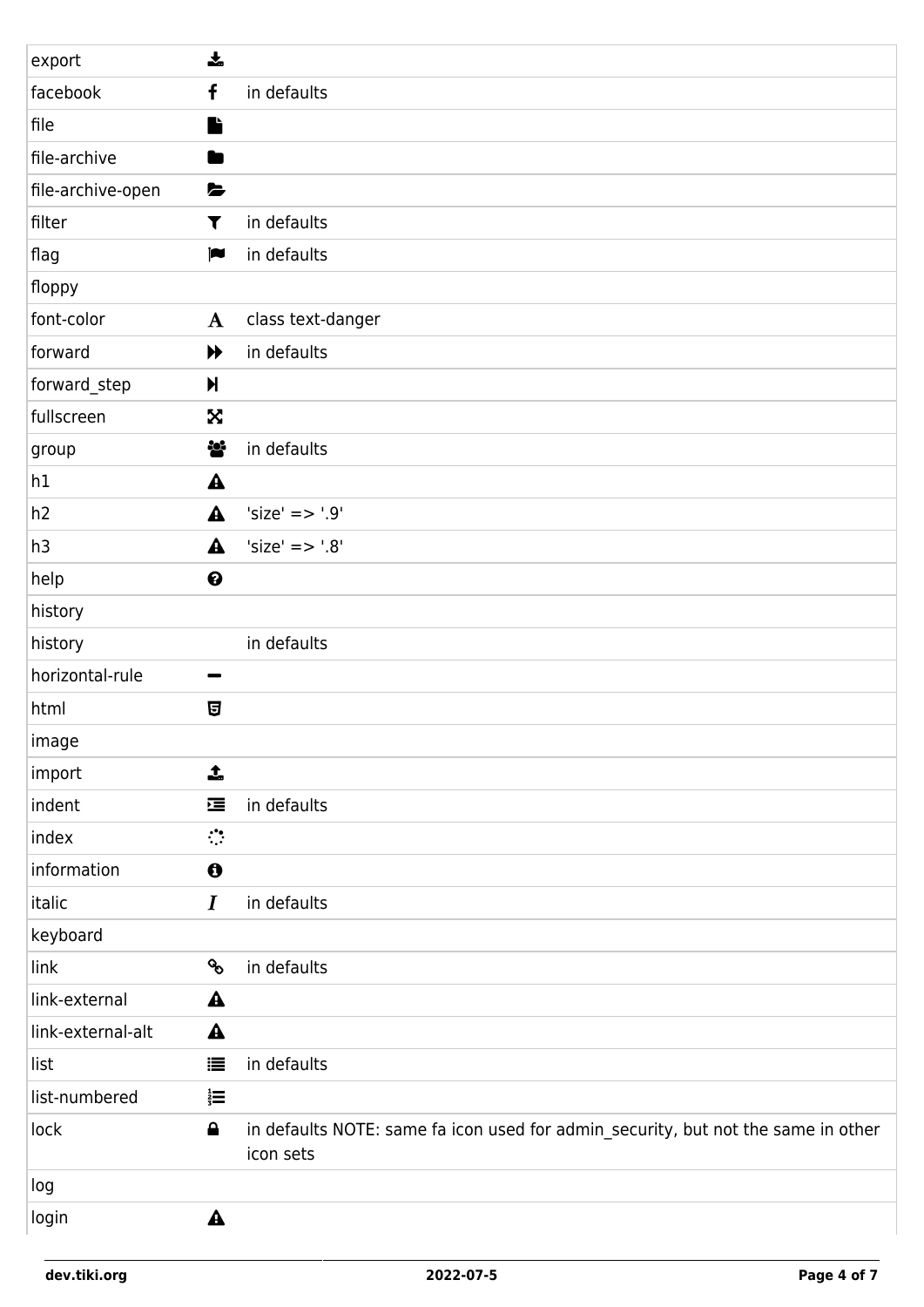| logout       |                           |             |
|--------------|---------------------------|-------------|
| mailbox      | $\mathbf \Omega$          |             |
| map          |                           | in defaults |
| menu         | $\equiv$                  |             |
| menu-extra   | $\checkmark$              |             |
| menuitem     | $\,>\,$                   |             |
| merge        | X                         |             |
| minimize     | $\mathbf{x}^{\mathbf{K}}$ |             |
| minus        | -                         | in defaults |
| module       | $\mathbf{Q}_0^0$          |             |
| more         | $\cdots$                  |             |
| move         |                           |             |
| next         | $\rightarrow$             |             |
| notepad      |                           |             |
| notification | ♠                         |             |
| off          | ტ                         |             |
| ok           | $\bullet$                 |             |
| outdent      | 彊                         | in defaults |
| page-break   |                           |             |
| paste        |                           | in defaults |
| pause        | Ш                         | in defaults |
| pdf          |                           |             |
| permission   | $\mathbf{a}_\mathrm{t}$   |             |
| play         | ▶                         | in defaults |
| plugin       | ń.                        |             |
| popup        | E                         |             |
| post         |                           |             |
| powerpoint   |                           |             |
| previous     | $\leftarrow$              |             |
| print        | ₿                         | in defaults |
| quotes       | $\textsf{G}\textsf{G}$    |             |
| ranking      |                           |             |
| refresh      |                           | in defaults |
| remove       | $\pmb{\times}$            | in defaults |
| repeat       |                           | in defaults |
| rss          | 57                        | in defaults |
| scissors     |                           | in defaults |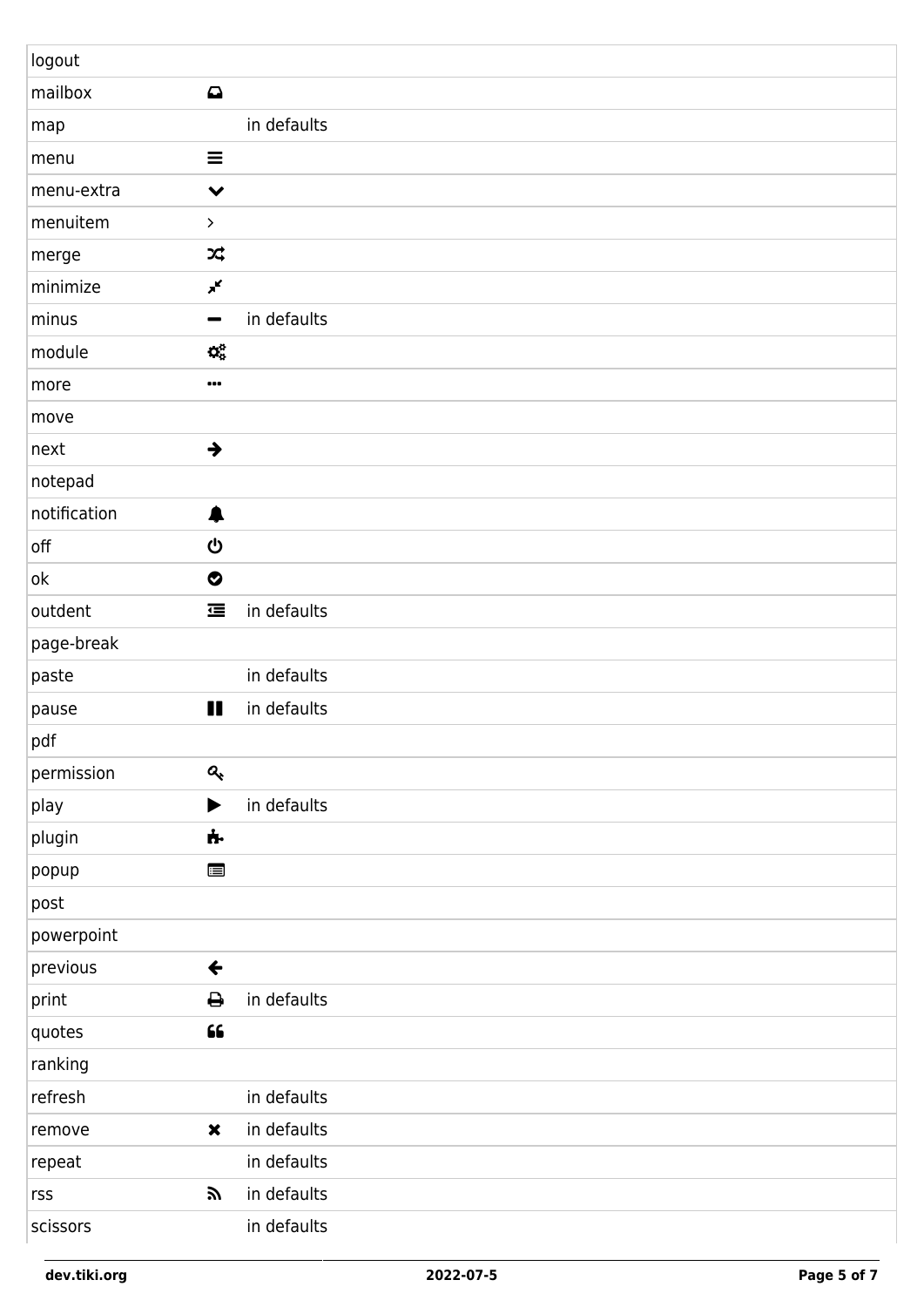| screencapture       | O                          |                             |
|---------------------|----------------------------|-----------------------------|
| search              | Q                          | in defaults                 |
| selectall           |                            |                             |
| send                | $\boldsymbol{\mathcal{A}}$ | in defaults                 |
| settings            | j                          |                             |
| share               | $\rightarrow$              | in defaults                 |
| sharethis           | $\boldsymbol{\varsigma}$   |                             |
| smile               |                            |                             |
| sort                | $\div$                     | in defaults                 |
| sort-down           |                            |                             |
| sort-up             |                            |                             |
| star                | ★                          | in defaults                 |
| star-empty          | ★                          |                             |
| star-empty-selected | ★                          | 'class' => 'text-success'   |
| star-half-rating    | $\blacktriangle$           |                             |
| star-half-selected  | $\blacktriangle$           | 'class' => 'text-success'   |
| star-selected       | ★                          | 'class' => 'text-success'   |
| status-open         |                            | 'style' => 'color:green'    |
| status-pending      |                            | 'style' => 'color:orange'   |
| status-closed       |                            | 'style' => 'color:lightgrey |
| stop                |                            | in defaults                 |
| stop-watching       | Ø                          |                             |
| structure           | 유                          |                             |
| success             | $\checkmark$               |                             |
| table               | ⊞                          | in defaults                 |
| tag                 | $\bullet$                  | in defaults                 |
| tags                | ♦                          | in defaults                 |
| textfile            |                            |                             |
| th-list             | æ                          | in defaults                 |
| three-d             | $\bullet$                  |                             |
| thumbs-down         | ą                          | in defaults                 |
| thumbs-up           | ıė                         | in defaults                 |
| time                |                            |                             |
| title               | $\mathbf{T}$               |                             |
| toggle-off          | $\circledcirc$             |                             |
| toggle-on           | $\bullet$                  |                             |
| trackers            | €                          |                             |